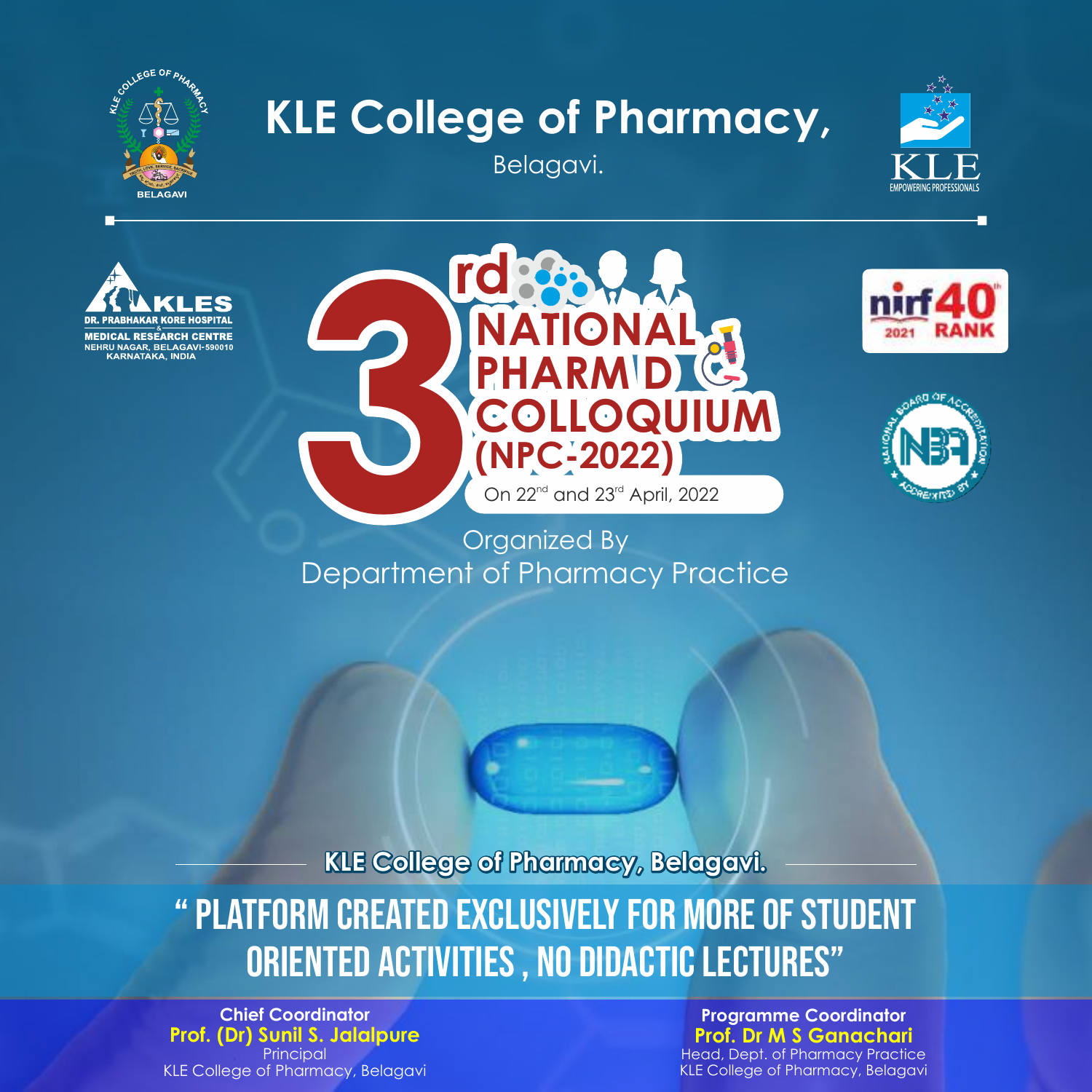NPC-2022

## **CONTEXT:**

- National forum to create blend of teaching, research or patient care and to call for, young pharmacists to get benetted for exploring careers at Hospital set-up, community, teaching and research institutes as well as other organizations throughout the world.
- The profession of Pharmacy where the role of pharmacist is evolving rapidly and driven by the challenges.
- This will provide an excellent platform for sharing knowledge and experience in pharmacy practice.
- The workforce demands of healthcare are influenced by the science that drives the development of rational use of medications with the help of the skilled resource.
- Hence, this conference will boost the skill, condence and practice to create global leaders in healthcare.

## **Objectives:**

The aim of this conference is:

- To construct a pharmacy practice model that focuses on advanced patient medication outcomes by mastering qualities like knowledge, skills, and attitude towards excellence in practice.
- To provide a platform to the young budding pharmacists to create a forum to explore current trends in academics, patient care and research in pharmacy.
- To provide an opportunity to delegates and students to interact with other health professionals and share their experience and knowledge applications in pharmacy profession.
- To provide a platform to make them aware of soft skills needed for jobs.

## **TARGET PARTICIPANTS**

- 
- **•Faculty of Pharmacy •Pharm D. (2nd year to 6th year)**
- **•M Pharm-Pharmacy Practice MSc Clinical Research**
- 

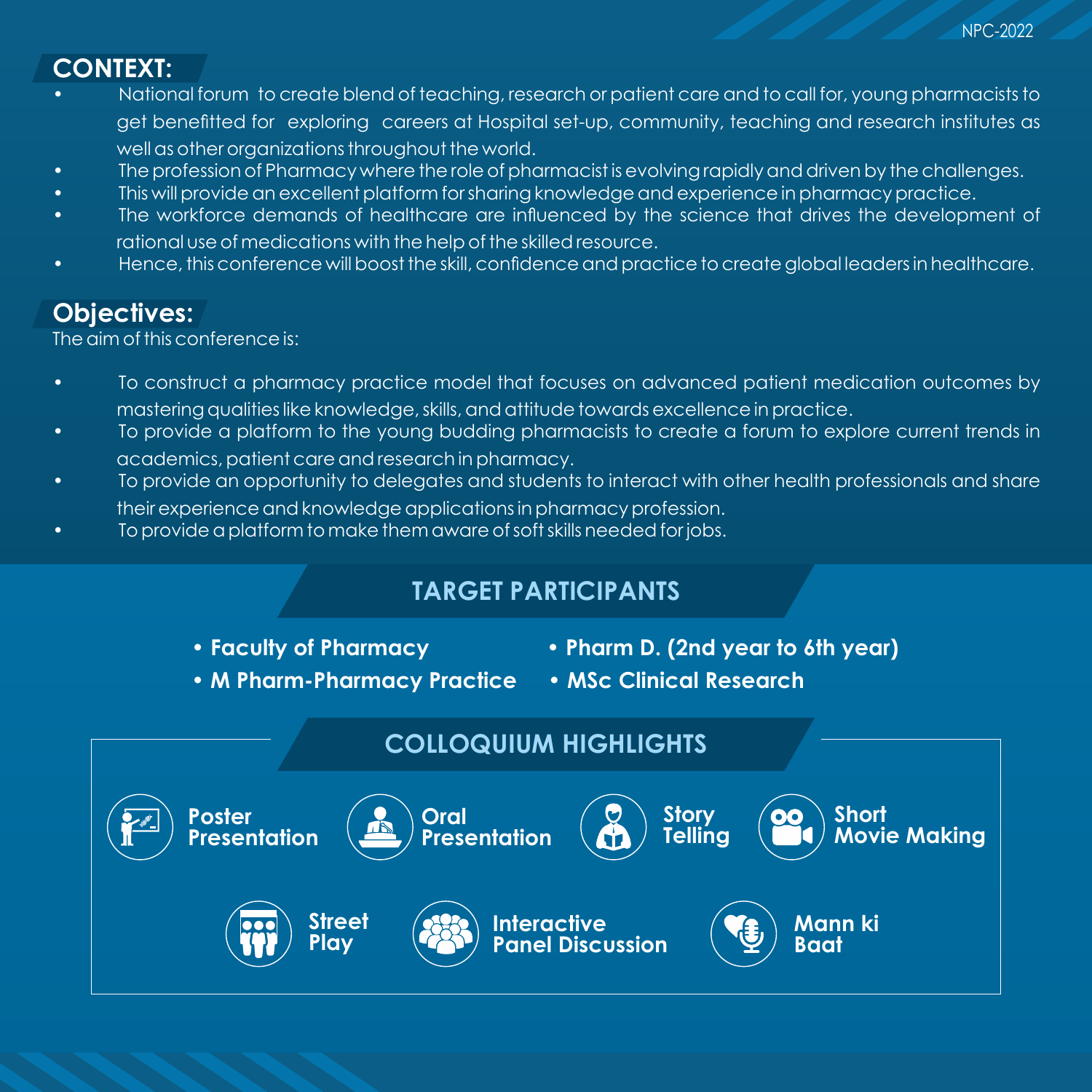# **ABOUT ORGANIZATION: ABOUT US**

- KLE College of Pharmacy was established in 1968 in the pleasant environs of J. N Medical College, Belgaum, with the aim of providing quality education in pharmaceutical sciences.
- The courses started with, Diploma in Pharmacy (1968) followed by B. Pharm (1975), M. Pharm (1988), the Ph. D Programmes (2000), M. Sc. in Clinical Pharmacy (2013) and eventually Pharm. D (2014).
- The institution became a constituent unit of KLE Academy of Higher Education and Research, Belagavi, [Deemed-to-be University] in 2009.
- Over the past 50 years of its existence the college has transformed in to a centre of academic excellence, which is evident by unique milestones such as **NBA** and **NAAC** accreditation.
- KLE Academy of Higher Education and Research, Belagavi, [Deemed-to-be University] has been accredited with A+ (A Plus) Grade by National Assessment and Accreditation Council (NAAC) 3rd cycle.
- The institution is ranked **40th** among Pharmacy colleges all over India by NIRF (MHRD) in 2021, and was ranked**22nd** consecutively in 2018 & 2019.
- All courses at the institute are recognized by the **Pharmacy Council of India (PCI)** and **AICTE.** The institute has a strong alumni association with over 2000 active members, who are placed globally at various positions in academics, Clinical, Industrial, Regulatory and Entrepreneurial services.
- The institute is also recognized as a **Quality Improvement Program (QIP)** Nodal Centre and recognized as **Continuing Education in Pharmacy (CEP)** centre by Pharmacy Council of India. It is only one of the two colleges in Karnataka to get students under the QIP program
- **Dr. Sunil S. Jalalpure** is officiating as Principal and the college is fortunate to have at its helm. College is adequately supported by well-qualified and well trained staff in every department.

## **ABOUT DEPT.OF PHARMACY PRACTICE:**

The Pharmacy Practice, a patient oriented course, was started at KLE College of Pharmacy, Belagavi in the year 2000-2001. The Department of Pharmacy Practice is located at the **KLE Dr. Prabhakar Kore Hospital and Medical Research Center, Belagavi,** which is a 2200 bed multi specialty teaching hospital. The main objective of the department is to provide students hands on experience in clinical research, Clinical Pharmacy Practice, community pharmacy practice, and Unit Dosage Formulation / Dose division. Hospital Pharmacy Postings (OPD/ Bulk Pharmacy), Participation in health camps as part of community activities, Prescription Analysis, BP measurement and monitoring, and Apart from regular course work Flexibility to pursue training.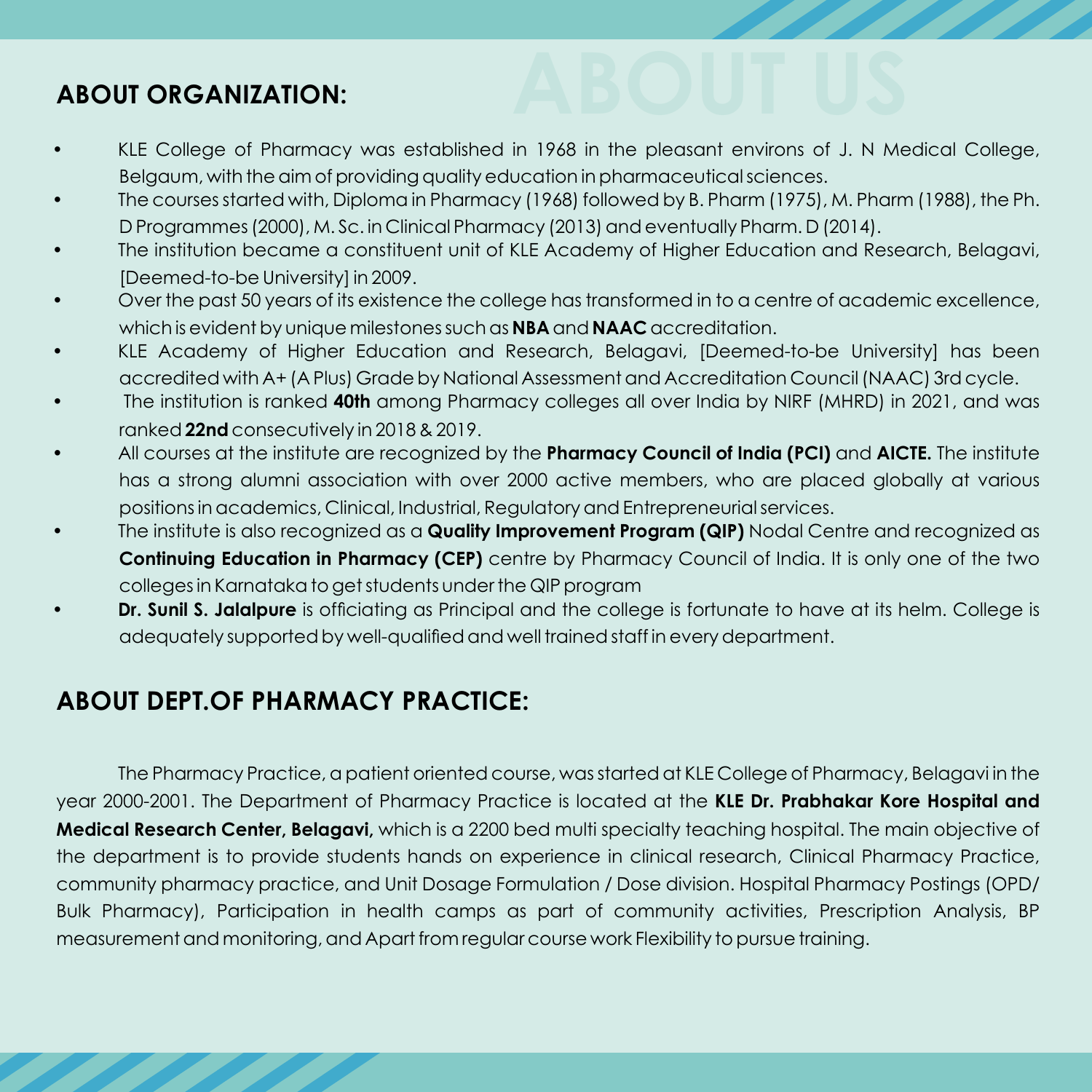## **Highlights of Department of Pharmacy Practice:**

**A) Model Pharmacy/Managed Care Pharmacy :**



#### **"Best practices that offer quality care & cost-effective coverage to patients"**

Managed care pharmacy is well positioned to bring change in health care system by providing Patient Care, Reducing Medication Errors Advising Patient on Safe & Rational Drug Use.

#### **B. Pharmacovigilance Centre**

- **·** Dept. Pharmacy Practice is recognized by IPC-NCC, Ghaziabad under PvPI.
- **·** Monitoring and reporting of ADRs (ICSRs) from health care professionals, Phar, D interns, Nurses and Non-AMC hospitals.
- **·** ADR Case Reports entered into VigiFlow Data Base.
- **·** Training to the Pharm D 5th year and Pharm D interns on reporting ADR case reports in VigiFlow Database.
- **·** Causality assessment for each reported ADR care reports by causality assessment committee.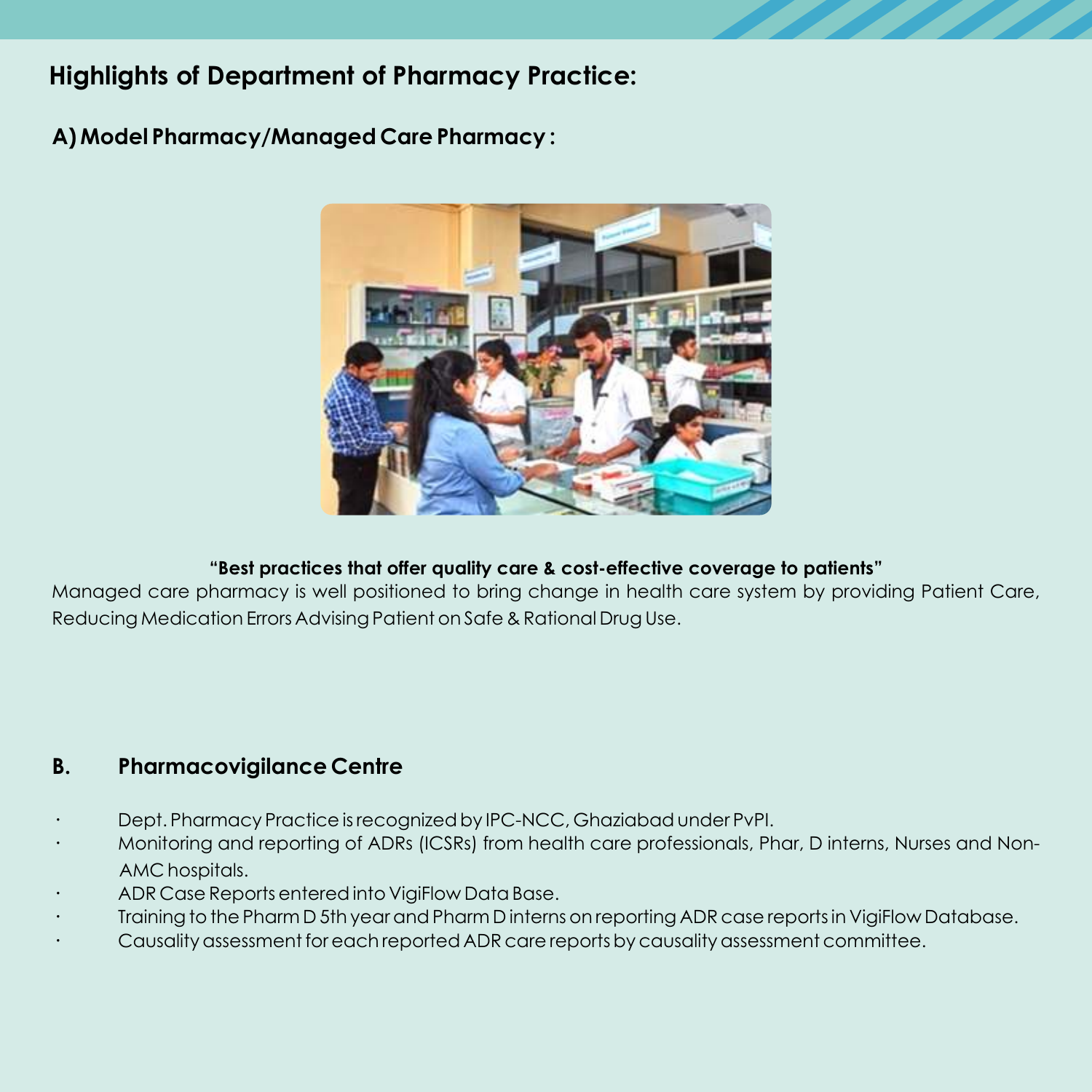#### **C) Unit dosage formulation/Dose division:**

- Right drug at the right time. Individualization of doses is important for desired clinical effects and good patient care.
- Our department is extensively rendering the solid dose division services to the patients in NICU, PICU, cardiology and nephrology department.





#### **D) Site Management Office:**

- KAHER Site Management Organization (SMO) provides clinical trial related services to medical device company, Pharmaceutical Sponsors and its representative. This has adequate infrastructure and staff to meet the requirements of the clinical trial protocol
- SMO also perpetrate as a service provider for investigators at our hospital, towards all spheres of implementation of clinical trials. Use of a SMO can also help the investigator concentrate on the patient recruitment, reducing the burden of the investigator and cost.
- IEC with Dept, of Pharmacy Practice conduct regular ICH- GCP training and workshops for interns, students.
- KLE is imparting MSc in clinical research, fellowship programs in clinical research and conducts regular orientation in bioethics
- Pham D interns are posted in SMO and get well trained in clinical trials.

#### **E) Primary Health Centers (PHC)**

- Clinical Pharmacist, as the first point of conduct for the public are becoming increasingly involved in primary health care providing access to medications and chromic disease management services.
- They are also involved in public health through delivery of smoking cessation, cardiovascular screening and immunization programs.
- Disease surveillance and epidemic control convergence with disease control program data collection, recording and management and weekly clinics for specialized care.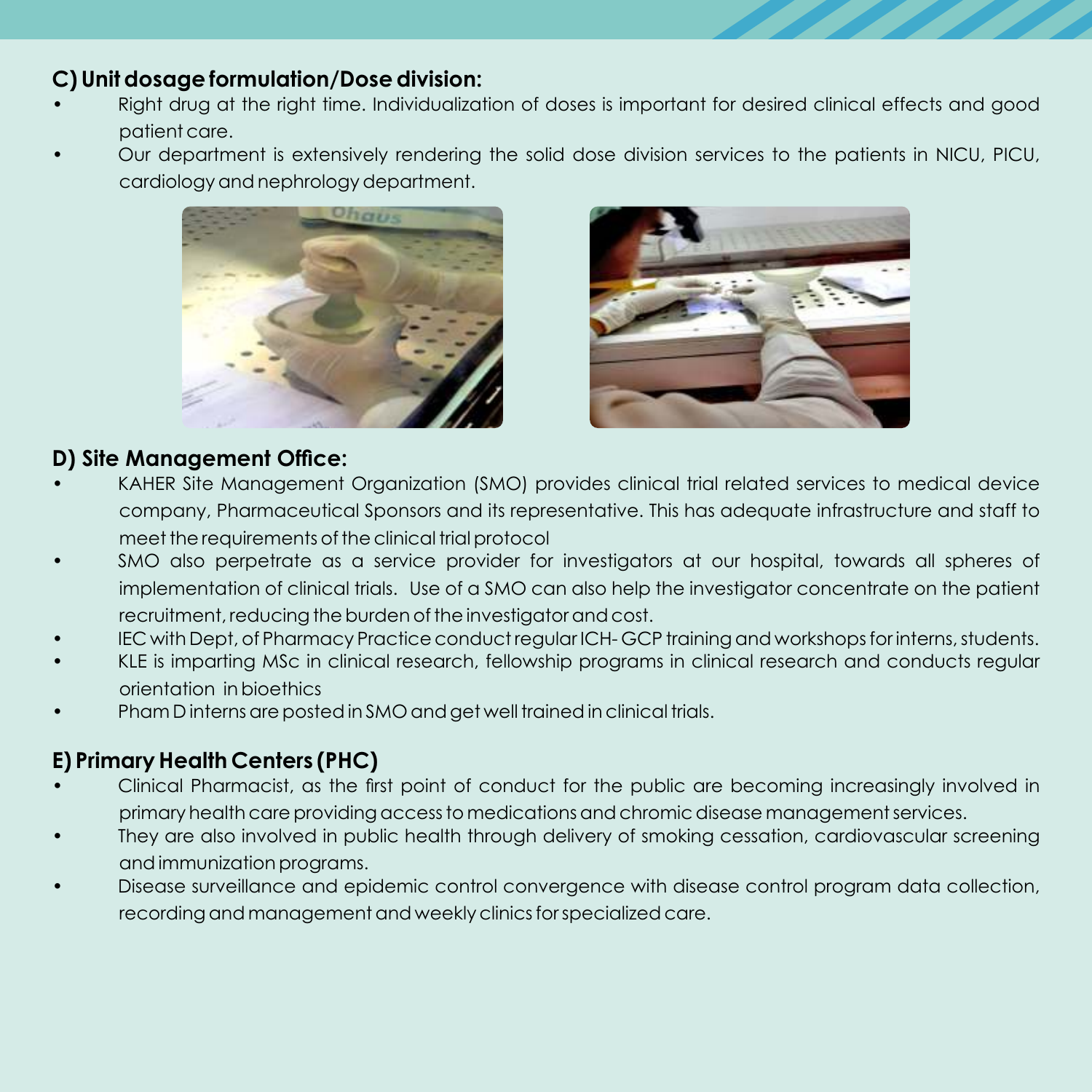## **F) Total Parenteral Nutrition:**

• Total parenteral nutrition involves the intravenous administration of nutritionally sufficient and balanced formulations to supply essential nutrition to patients who are unable to tolerate oral or external feeding due to dysfunctional or inaccessible gastrointestinal tract, over the years



#### **G) COMMUNITY PHARMACY:**

- Community pharmacist are often on the first line of health care. In addition to dispensing medications and monitoring patients for adverse effects and interacting drugs, pharmacist provide important counselling services, such as proper selection of over-the-counter medications and/or referral to other health care providers. Today's pharmacist also must be versed in alternative medicines.
- Students are posted in Pradhan MantriBhartiya Jan Aushadi started by KLE College of Pharmacy and Dept. of Pharmacy Practice as it gives quality medicines at affordable prices and also an opportunity for the students to experience the practice on community settings and improve their knowledge and skills in various aspects like:
	-
	- **1. Prescription analysis 2. Monitoring of drug utilization**
	- -
	- **3. Health promotion 4. Medication errors monitoring**
	- **5. Dispensing of medicines 6. Pharmaceutical care practice.**

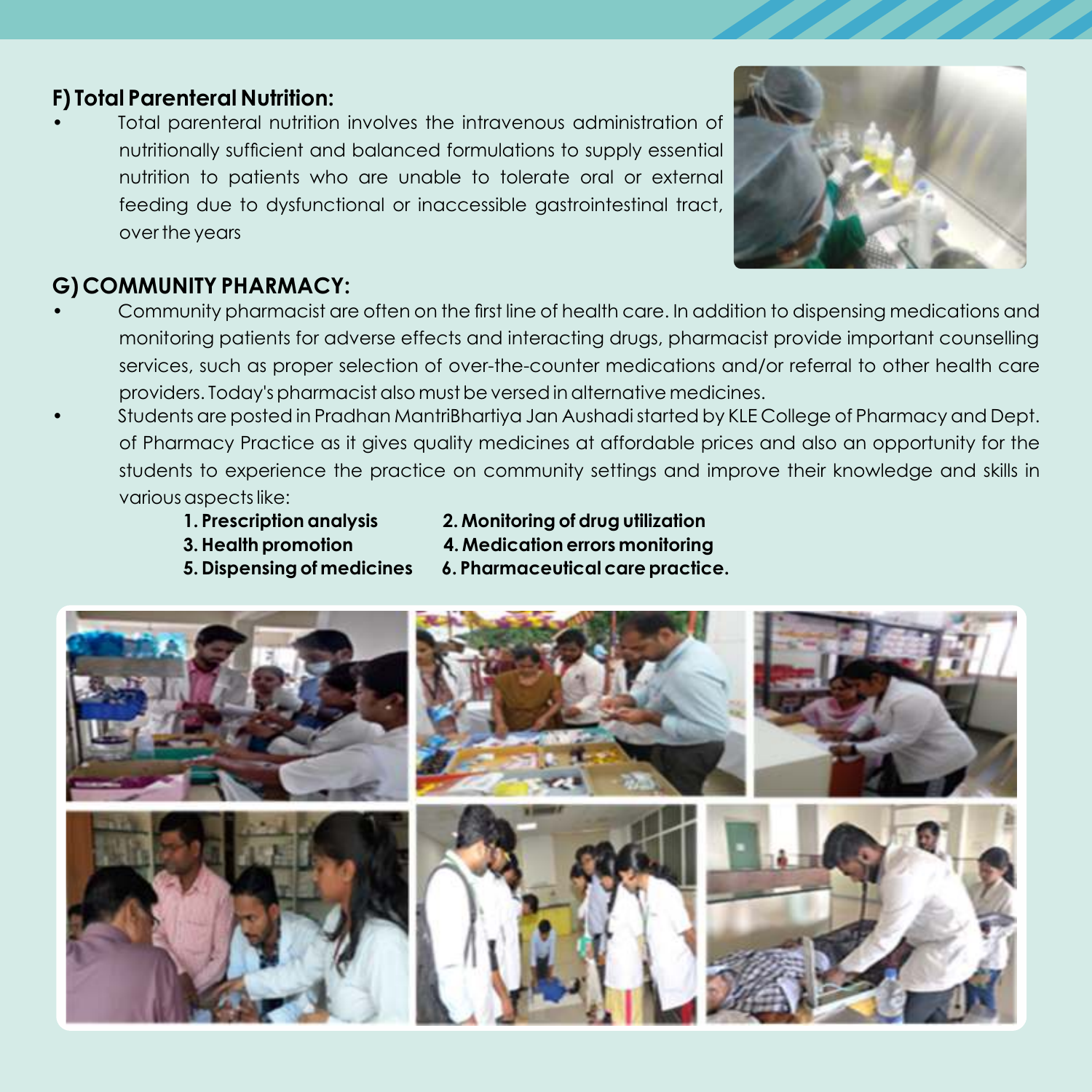## **1) SHORT MOVIES THEME : Making Community Pharmacy as a Career**

#### **Documentary Guidelines:**

- Story to be enacted by students only.
- The video should not exceed 5 minutes.
- The video should be in mp4 format.
- The video should be of high quality with clear audio.
- Please bring a copy of your presentation in a USB stick/Pen-Drive.
- Please make sure you send the google drive link of videos by mail latest by **15th April, 2022.**
- Make Sure you carry your Registrations Number as the final scientific program would include only those presentations where the presenters are registered for the conference as delegates.
- If selected as winner or runner-up, or otherwise, your submission may be published on print and social media and displayed in the Department of Pharmacy Practice and KLECOP Belagavi and copyrights remains with KAHER.

## **2) STREET PLAY ( A commitment to a community ) THEME : Pharmacist as Health Educator In Pandemic.**

<u>in de la comme de la comme de la comme de la comme de la comme de la comme de la comme de la comme de la comme</u>

#### **Documentary Guidelines:**

- The main objective should be on Awareness on infectious disease and prevention.
- Number of teams per college 01
- Time duration  $10+2$  (preparation) = 12 minutes.
- 6 to 10 members (including Narrator) allowed.
- Can use the instrument to play sound/music
- Personal remarks or character assassination or use of censored act or language are not allowed **DISCLAIMER:** Presenters will be divided for street play on – **15th April, 2022**
- 1. Make Sure you carry your Registrations Number as the final scientific program would include only those play where the presenters are registered for the conference as delegates.
- 2. If selected as winner or runner-up, or otherwise, your submission may be published on print and social media and displayed in the Department of Pharmacy Practice and KLECOP Belagavi, KAHER, may not remain confidential and **copyrights belong to the host institution.**

**PRODUCTION** DIRECTOR

> $\Box$  $\Box$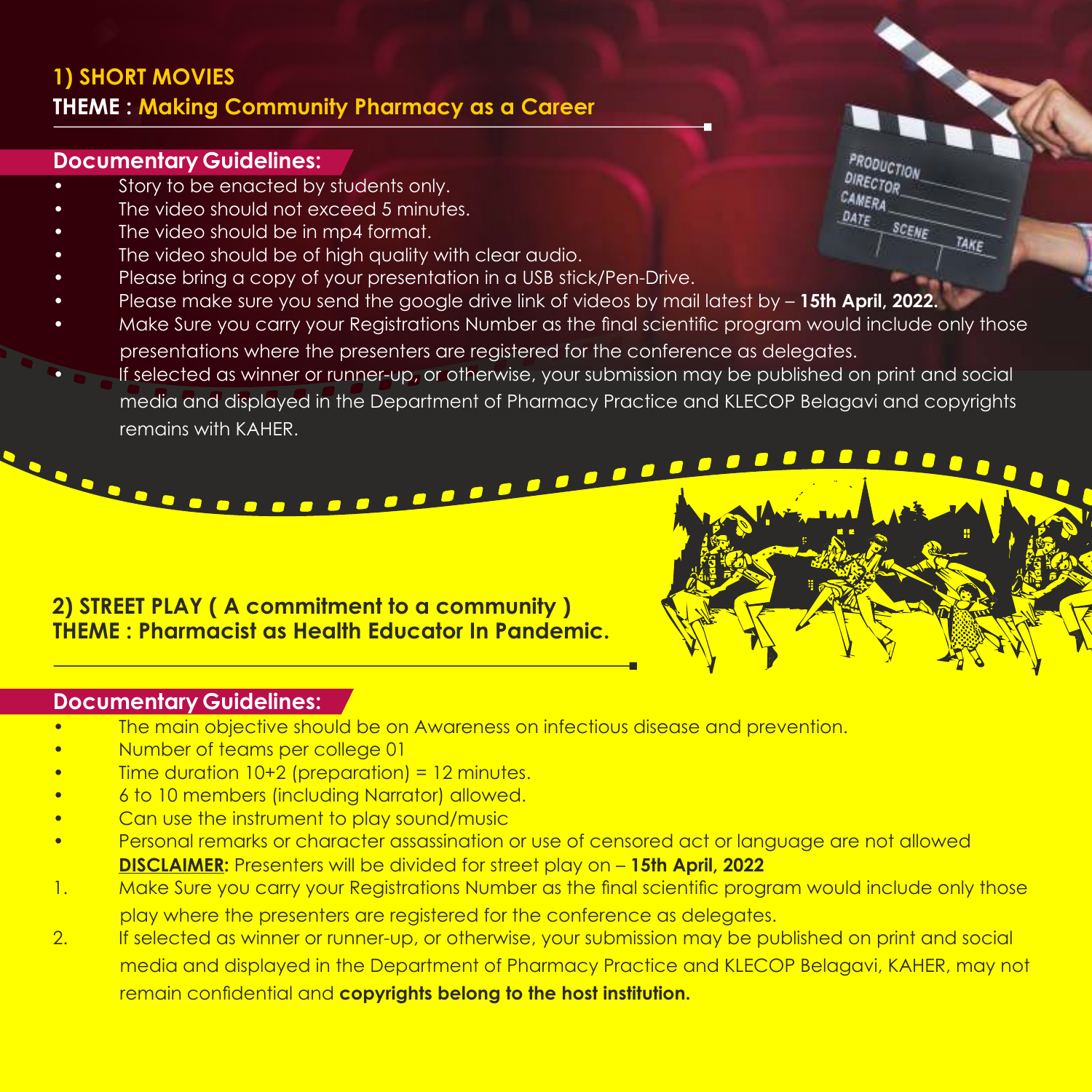## **3) POSTER PRESENTATIONS**

#### **a. Wizards of Pharmacy**

- Pharm D 2nd- 5th year
- M pharm I year and Msc Clinical Research .
	- **Theme :** Concept of Pharmacist-Led Immunization Clinic.

#### **b. Young minds of Pharmacy**

- Pharm D interns and M pharm II year
- **Original contribution from on-going and unpublished research work/project work**



## **ABSTRACT SUBMISSION**

#### **Area of research**

Invited abstracts of research work on the following areas for the poster presentation during the colloquium

- **Benefits risk assessment**
- Medication safety
- Drug utilization/health services research
- Medication adherence
- Other related fields

#### **Abstract submission guidelines:**

• Word limit: not more than 300 words. Content: abstract should be divided into following heading: Background, objective, methods, results, conclusions and keywords (3-5) Deadline: – **15th April, 2022** Send the abstract to **klebgmpharmacypractice2016@gmail.com**

#### **Poster presentation guidelines:**

- Posters must be designed to a fit a poster board approximately 1/1 (3 feet WIDE X 3 feet HIGH)
- Poster orientation: PORTRAIT.
- Font type: Arial/Verdana.
- Font Size: 32 and 48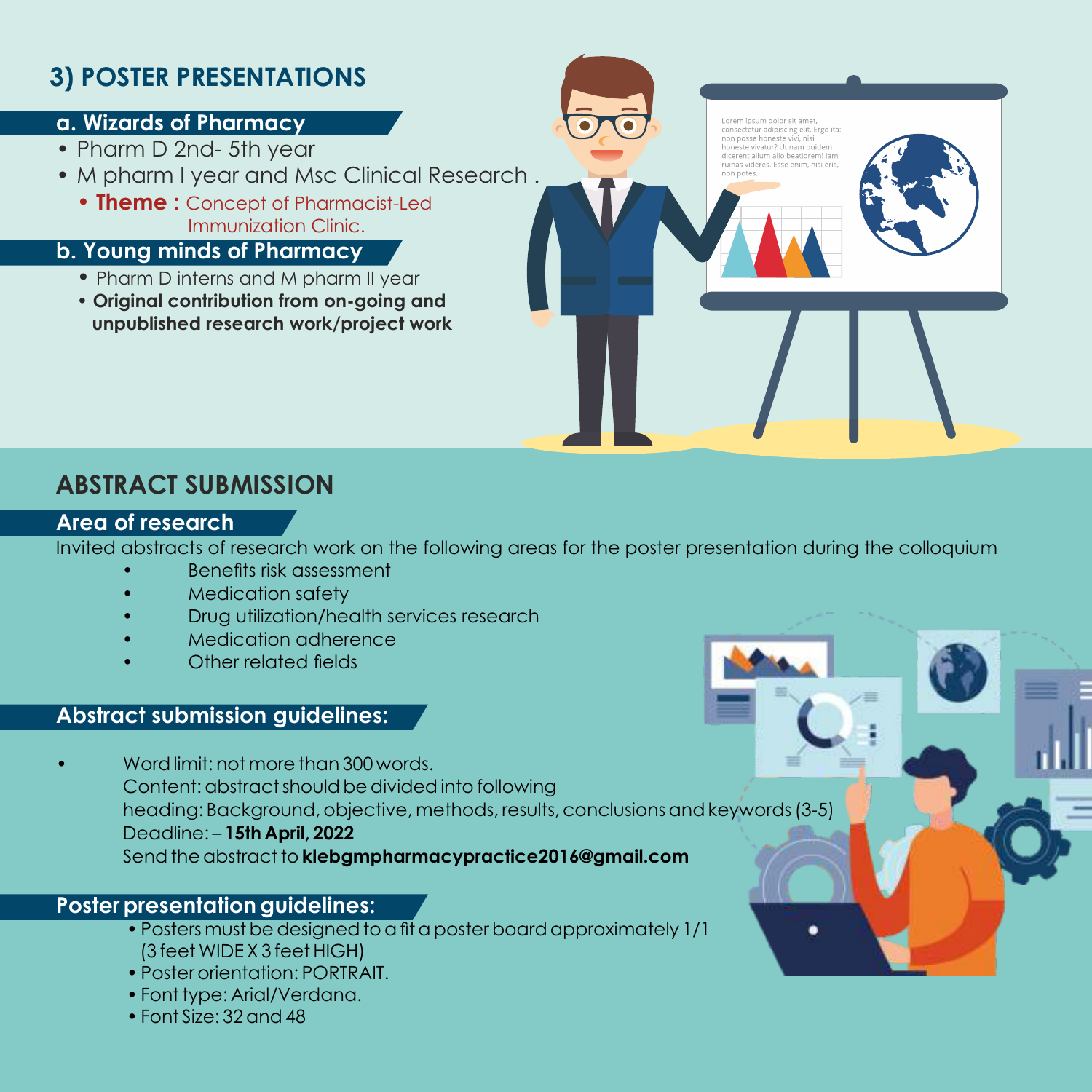## **4) ORAL PRESENTATION**

- **a. With the concept of PECHA-KUCHA session.**
- Only for faculty of Dept of Pharmacy Practice.
- **b. Oral Presentation (Own Research work) session.**
- For Students of M.Pharm Pharmacy Practice & Pharm.D Interns

#### **Abstract submission guidelines:**

- The session is designed to be informal, engaging and to give participants a flavor of your research, interest, experience or any questions you're particularly interested in a short space of time.
- Your presentation will require 15 slides, delivered in 5 minutes(20 seconds per slides)
- Slides should have a little text as possible and the timing will be automatic so you won't have long for your key messages.
- It is best not to be too ambitious with what you can cover- keep it simple and concise.

## **5) SHORT STORY TELLING:**

**Theme: Success stories during patient care (In Hospital/Community set-up). Propagating the social message**

#### **Guidelines:**

- Maximum number of participants per college- 05
- Time duration 3 minutes.
- • **Eligibility**: Pharm.D. and M.pharm Pharmacy Practice
- Personal remarks or character assassination or use of censored act or language are not allowed
- The Short Movie Should be sent to **klebgmpharmacypractice2016@gmail.com**
- **DISCLAIMER:** : Presenters will be divided for story telling on **15th April, 2022** depending on the theme of presentation and the availability of slots.
- If selected as winner or runner-up, or otherwise, your submission may be published on print and social media and displayed in the Department of Pharmacy Practice and KLECOP Belagavi, KAHER, may not remain confidential and **copyrights belong to the host institution.**

## **Note: Participant should built up a story on his/her real experience/s encountered during ward rounds or in community set-up**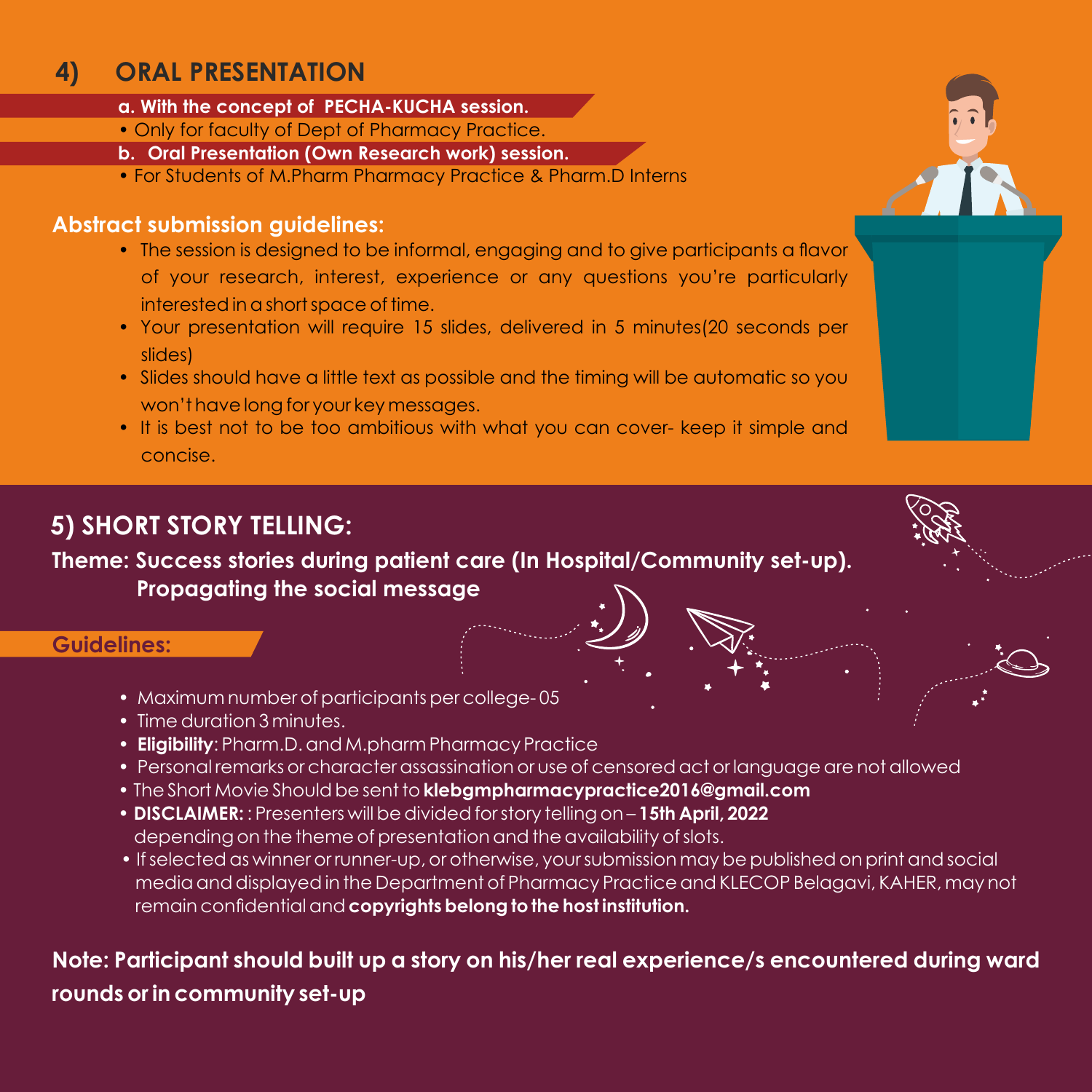## **6) INTERACTIVE PANEL DISCUSSION: 60 minutes moderated by Dr M.S.Ganachari**

**• Career in Clinical Research** 



## **Guest speakers:**

#### **1) Dr. Rahul R Kotwal**

Board Certified Medical Affairs Specialist (U.S) Medical Advisor, Ajanta Pharma, Mumbai

#### **2) Dr. Raveen Bajaj** Medical Advisor-Rheumatology & Uro-Oncology IPCA Laboratories, Mumbai

## **7) MAN KI BAAT:**

Interactive session **With International Pharmacist** via video conference.



## **Guest Speakers:**

#### **1) Mr. Pankaj Kumar**

 Engagement Manager, Department of Forecasting and Modelling, IQVIA, Bengaluru- India.

#### **2) Mr. Sunil Mohite**

 Veeva CRM Admin & Business Integrator at Tata Consultancy Services, Toronto, Ontario, Canada.

## **3) Dr. Chaitra Srinivas**

 Full-Time Doctoral Research Fellow in Epidemiology Norwegian Institute of Public Health Norway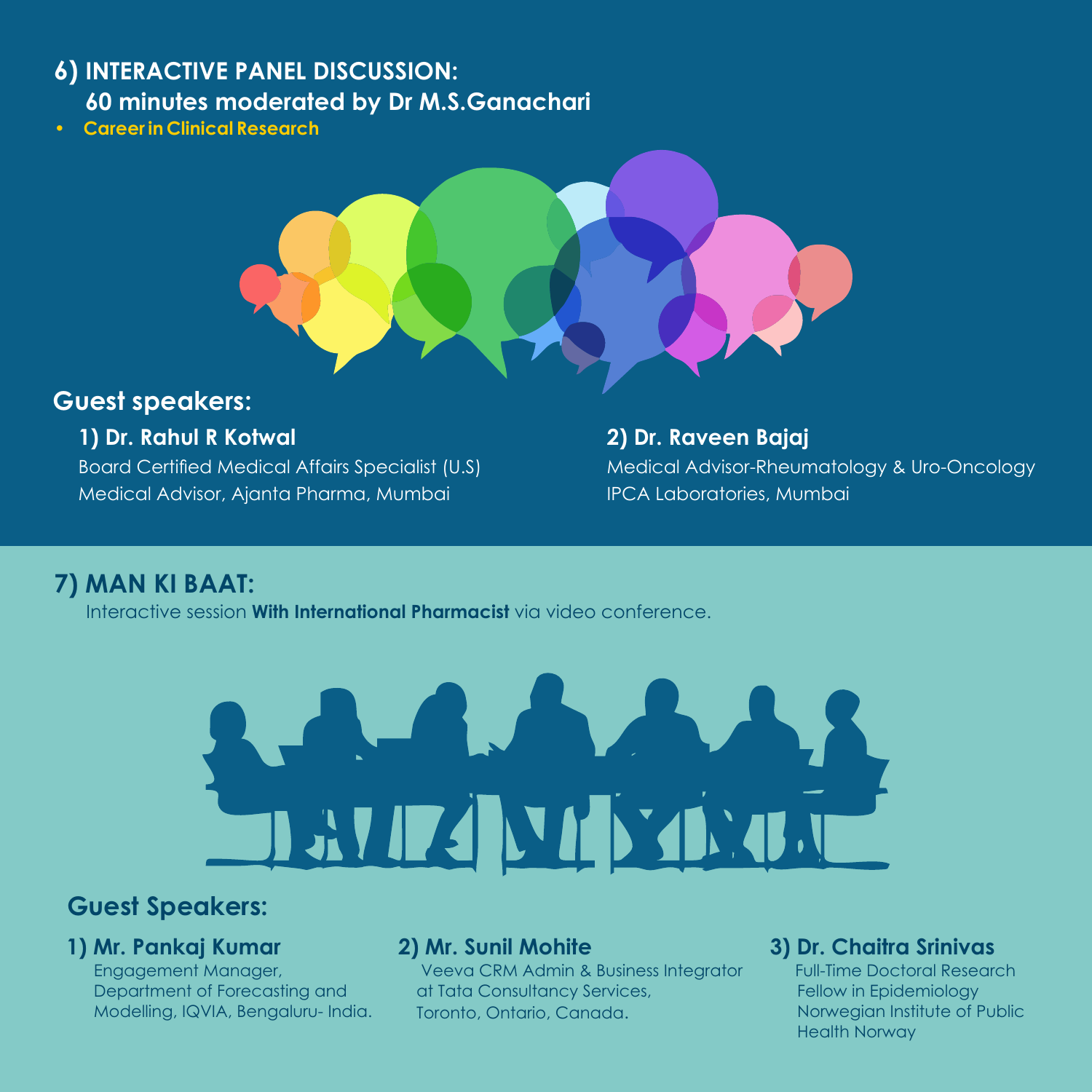## **PROGRAM SCHEDULE**

| <b>Timings Schedule</b>    | <b>Highlights of the Activities</b>          | <b>Co-ordinators</b>                                                                                                                    |
|----------------------------|----------------------------------------------|-----------------------------------------------------------------------------------------------------------------------------------------|
| Day 1: 22.04.2022 (Friday) |                                              |                                                                                                                                         |
| 09:00 AM - 10:30 AM        | <b>Registration followed by Inauguration</b> |                                                                                                                                         |
| $10:30$ AM $- 11:15$ AM    | <b>Program Overview</b>                      | Prof (Dr) M S Ganachari,<br>Professor & Head<br>Department of Pharmacy Practice,<br>KLE College of Pharmacy, Belagavi.                  |
| $11:15 AM - 11:45 AM$      | <b>Tea Break</b>                             |                                                                                                                                         |
| 11:45 AM - 13:00 PM        | <b>Story Telling</b>                         | Mrs Geetanjali Salimath,<br><b>Assistant Professor</b><br><b>Department of Pharmacy Practice,</b><br>KLE College of Pharmacy, Belagavi. |
| 13:00 PM - 14:00 PM        | <b>Lunch Break</b>                           |                                                                                                                                         |
| 14:00 PM - 16:00 PM        | <b>Short Movie</b>                           | Dr Ramesh Bhandari,<br><b>Assistant Professor</b><br><b>Department of Pharmacy Practice,</b><br>KLE College of Pharmacy, Belagavi.      |
| 16:00 PM - 18:00 PM        | <b>Poster Presentation</b>                   | Miss Aishwarya Hiremath,<br><b>Assistant Professor</b><br><b>Department of Pharmacy Practice,</b><br>KLE College of Pharmacy, Belagavi. |
| <b>18:00 PM onwards</b>    | <b>Street Play followed by Dinner</b>        | Dr Satish Karoli,<br><b>Assistant Professor</b><br>Department of Pharmacy Practice,<br>KLE College of Pharmacy, Belagavi                |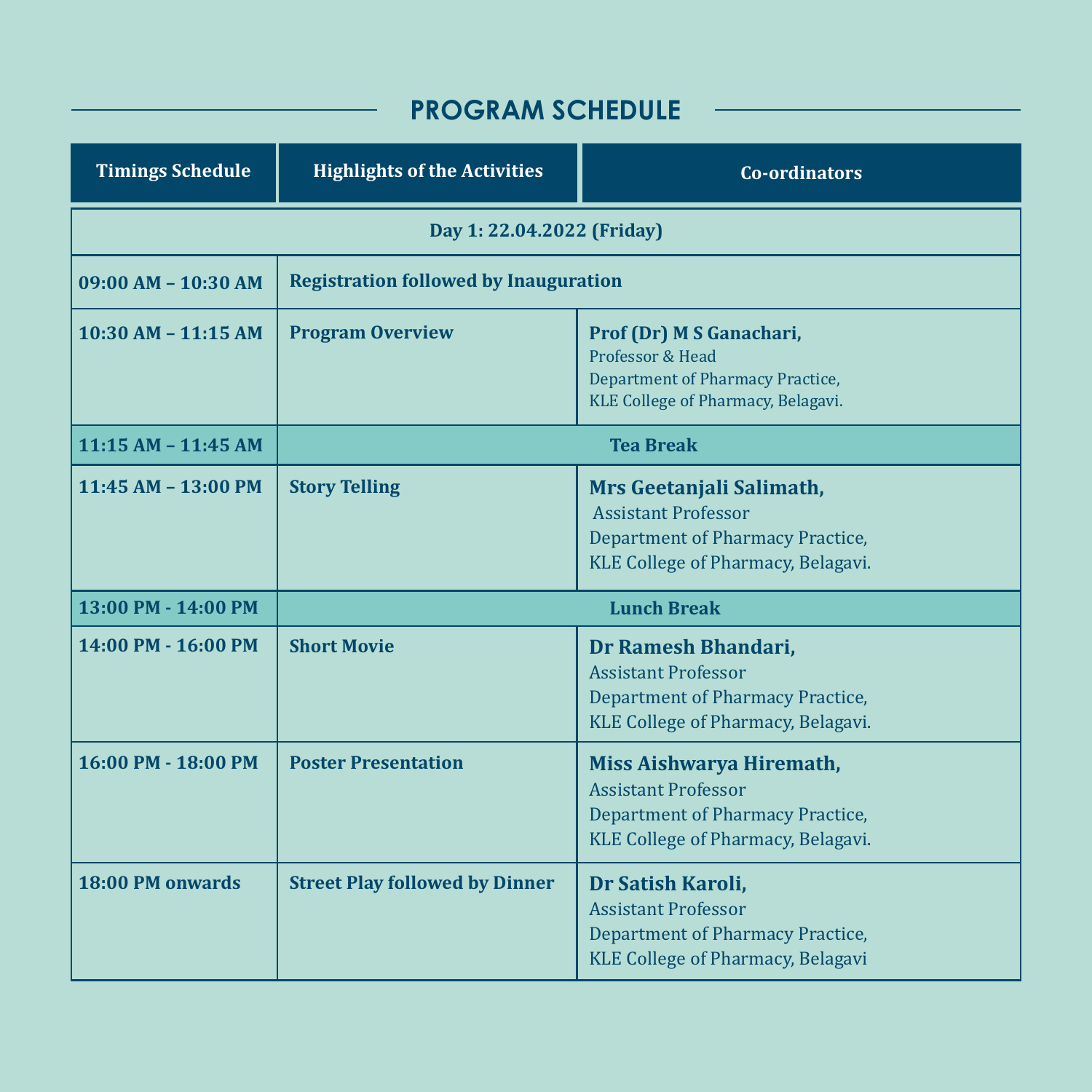## **PROGRAM SCHEDULE**

| <b>Timings Schedule</b>      | <b>Highlights of the Activities</b>                      | Co-ordinators                                                                                                                  |  |
|------------------------------|----------------------------------------------------------|--------------------------------------------------------------------------------------------------------------------------------|--|
| Day 2: 23.04.2022 (Saturday) |                                                          |                                                                                                                                |  |
| $09:00 AM - 10:00 AM$        | 'Mann Ki Baat'                                           | Dr Anushree Deshpande,<br><b>Assistant Professor</b><br>Department of Pharmacy Practice,<br>KLE College of Pharmacy, Belagavi. |  |
| $10:00$ AM - $10:15$ AM      | <b>Tea Break</b>                                         |                                                                                                                                |  |
| $10:15$ AM $- 11:15$ AM      | <b>Oral Presentation</b>                                 | Mrs Shashikala Wali,<br><b>Associate Professor</b><br>Department of Pharmacy Practice,<br>KLE College of Pharmacy, Belagavi.   |  |
| 11:15 AM - 13:00 PM          | <b>Interactive Panel Discussion</b>                      | Prof (Dr) M S Ganachari,<br>Professor & Head<br>Department of Pharmacy Practice,<br>KLE College of Pharmacy, Belagavi.         |  |
| 13:00 PM - 14:00 PM          | <b>Lunch Break</b>                                       |                                                                                                                                |  |
| 14:00 PM - 16:00 PM          | <b>Valedictory Function and Certificate Distribution</b> |                                                                                                                                |  |

#### **Accommodation:**

- Accommodation committee members will assist you in booking the accommodation in nearest hostels to venue.
- Bookings will be confirmed only upon payments from your end.
- Accommodation for 2 days is 500/-.

**For information on accommodation contact:**

• **DR SATISH KAROLI : +91-998694048 • MR REVANA SIDDAPPA: +91-8886042417.**